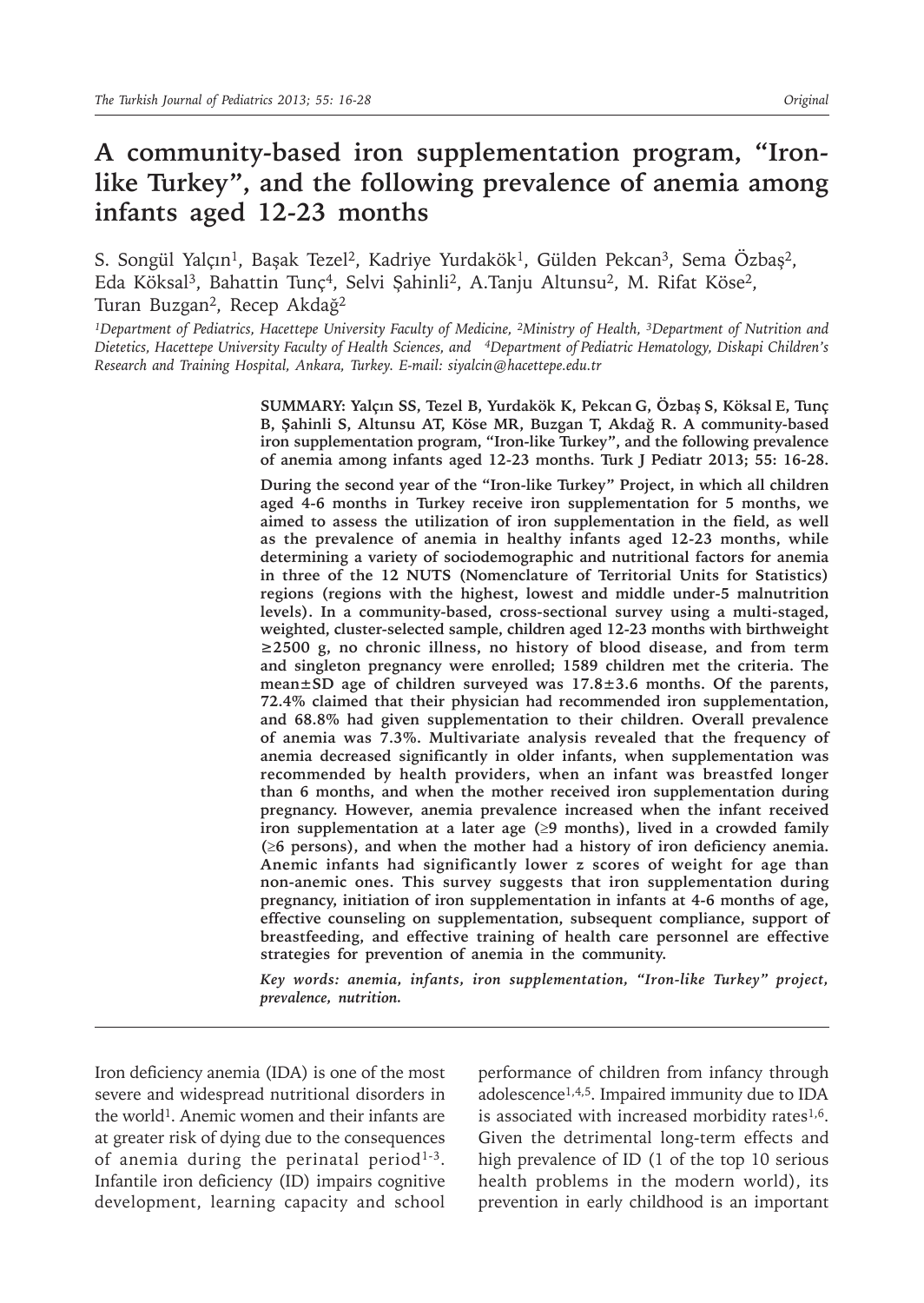### public health issue<sup>1,7,8</sup>.

Iron deficiency (ID) commonly develops after 6 months of age if complementary foods during the weaning period do not provide sufficient absorbable iron<sup>1,9,10</sup>. The diet of young children tends to comprise few foods consumed in small amounts, and thus, food quality becomes critical9. From the three common programmatic choices (supplementation, fortification and increased consumption of iron-rich foods), the World Health Organization (WHO) recommends universal iron supplementation (IS) for children when prevalence of anemia is more than 40%1,11,12. Country estimates of anemia prevalence were moderate (31.5%) in preschool-age children and severe in pregnant women  $(40.2\%)$  in Turkey<sup>7</sup>.

Turkey launched a program titled "Ironlike Turkey" in 2004 to be implemented in children in all the provinces<sup>13</sup>. This program has an advisory board. Members of the board are from a variety of both governmental and non-governmental institutions including universities. The program includes free IS to all children under 12 months of age through primary health care facilities. All infants receive 10 mg of IS once a day starting from 4 months of age and continuing for at least 5 months. Preterm infants are advised to receive supplementation as early as 2 months of age at a dose of 2 mg/kg daily. This communitybased intervention also includes provision of iron treatment for all 4–24-month-old children with IDA. During the implementation of the program, all health care providers received training with clear policy guidelines on the prevention of anemia in the community as well as the additional strategies to improve the nutritional status of infants, with strong support of exclusive breastfeeding up to 6 months of age, with continued breastfeeding along with appropriate complementary foods up to 2 years of age or beyond<sup>13</sup>.

Before the initiation of the program, nationwide data were missing. Hospital-based studies in addition to limited local and regional data on iron status of the risk groups<sup>14,15</sup> were used to develop effective strategies for planning and implementing the Iron-like Turkey Program. However, nationwide interventions require effective monitoring for further planning and implementation strategies. Therefore, the advisory group recommended undertaking a nationwide study at the end of the second year to evaluate the feasibility, acceptance, compliance, outcome, and/or impact of the program. Turkey has 12 NUTS-1 (Nomenclature of Territorial Units for Statistics) regions. Every five years, a National Demographic and Health Survey is carried out in Turkey providing information on various health indicators of these regions<sup>16</sup>. A cross-sectional survey was planned in three different NUTS-1 regions defined according to their health indicators as low, high and middle. The aims were to assess the prevalence of anemia in healthy infants aged 12-23 months and to determine a variety of sociodemographic and nutritional predisposing factors for IDA in infants in three NUTS-1 regions in Turkey with low, high and middle health indicators.

### **Material and Methods**

The study was a community-based, crosssectional survey using a multi-staged, weighted, cluster-selected sample. Children aged 12-23 months, with birthweight  $\geq$  2500 g, term, with no major congenital anomalies, no chronic diseases, and no history of blood disorders such as carriers of β-thalassemia, and children from singleton and term pregnancies (gestational age ≥37 weeks) took part in the study. If more than one child was eligible per household, only one was randomly selected to participate. Children who had febrile illness on enrollment were excluded from the study.

The sample size was found to be 384 children from each region, with an expected proportion at 50%, an alpha of 0.05, and a level of precision (d) of 0.0517. The effect of cluster sampling was overcome by making an appropriate correction for design effect, a multiple of 1.5. Since this was a community-based study, a nonresponse rate of 25% was added. The calculated sample size was at least 720 for each region. According to population data in Turkey, an overall estimation is made that 13 households should be looked for to be able to find a 12-23-month-old child. For each region, approximately 9600 households were planned to be visited. Therefore, the target total sample size of the survey was set at 28,800 households visited as a whole to reach 2200 children.

The survey was carried out from November 2006 to March 2007. The study population consisted of 12-23-month-old children, living in three different NUTS-1 regions of Turkey according to the prevalence of malnutrition (the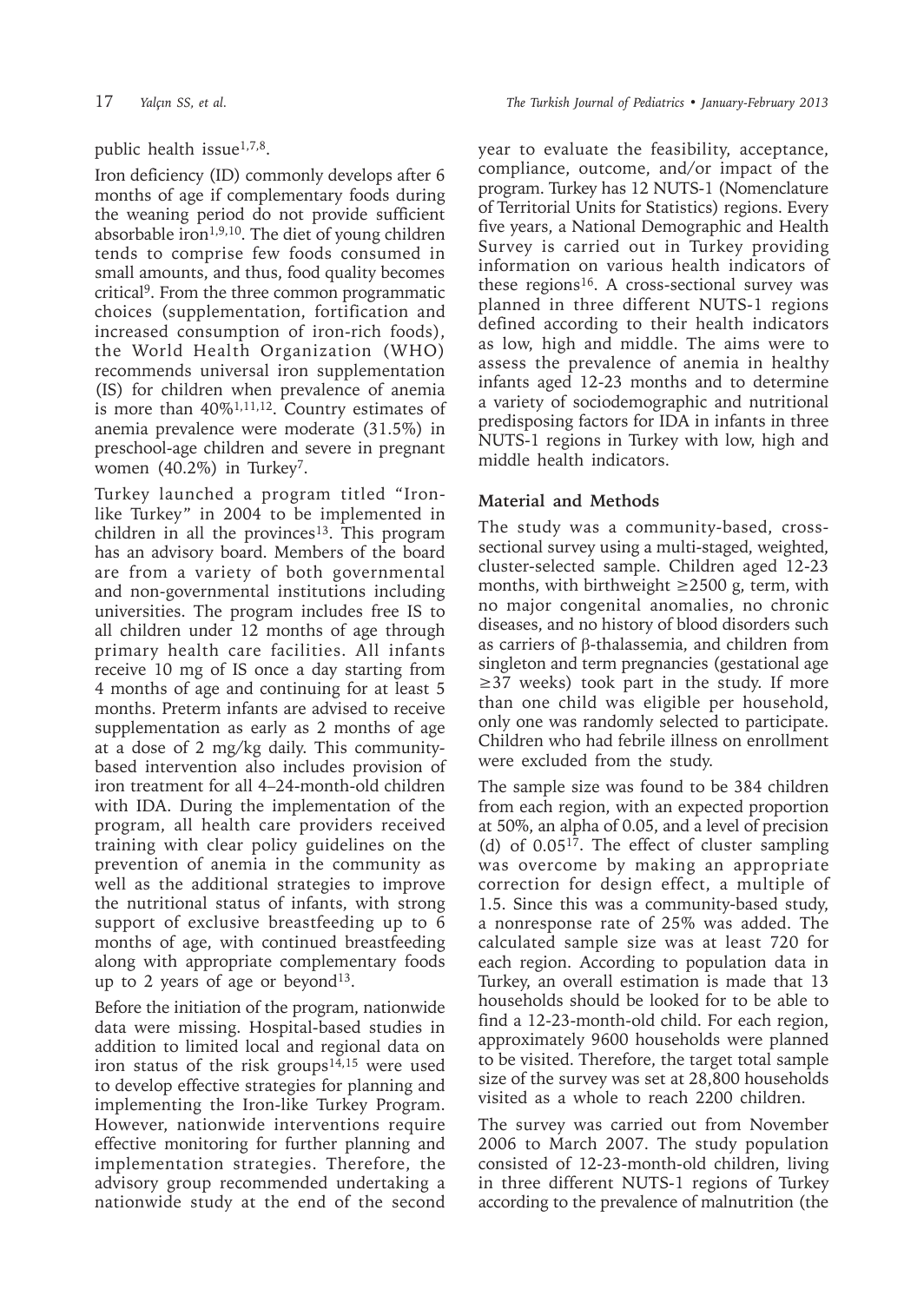percentages of height for age below -3SD; high, middle and low) in the Turkey Demographic and Health Survey (TDHS) 200316, and "region with high malnutrition prevalence" defined as poor region (PR), "region with middle malnutrition prevalence" as middle region (MR) and "region with low malnutrition prevalence" as good region  $(GR)^{13}$ . Each region had eight cities, and these cities were listed from the worst to the best using health indicators and statistical development level data provided by the Turkish Government Planning Agency<sup>13,18</sup>. From the lists of each region, the 2nd and 8th cities were enrolled for the study according to ballot numbers 2 and 8 as the first level clusters. In the case of PR, data were collected from Malatya and Bingöl provinces, for MR from Hatay and Adana, and for GR from Bursa and Bilecik. Then, lists of Primary Health Care Centers (PHCCs) of cities were obtained from the records of the Ministry of Health and the National Statistical Center of Turkey, in an attempt to obtain a representative sample from the overall population of three selected regions. Household Record Files (HRFs) and the number of children aged 1 year of PHCCs were updated in selected cities. First, PHCCs were listed alphabetically, and the number of HRFs of each center was noted and added cumulatively. Then, 32 center-points were selected in each region (the second level). After selection of a starting point randomly, the center-point was chosen by systematic sampling. These centerpoints were used to identify "PHCCs-selected" in which household clusters were selected and children were enrolled. Only PHCCs having at least 50 households were eligible for inclusion. The number of center-points was proportional to the child population size in each city: 3 Bilecik, 29 Bursa, 12 Hatay, 20 Adana, 6 Bingöl, and 26 Malatya13. Then, HRFs of these PHCCs were obtained from the Turkish Ministry of Health. The third stage sample selection was "household-clusters". After selection of a starting point randomly, 10 household clusters containing 30 households were chosen from each "selected-PHCCs" by systematic sampling. Then, children suitable for the study (children aged 12-23 months of age, no history record of thalassemia) in each household-cluster were enrolled for the survey. The constituted participant lists were given to community organizers.

A team of fieldworkers (nurses) and community

organizers were thoroughly trained in survey methods before the start of each phase of the study. The team was accompanied and supervised daily by the program managers (SSY, BT) in order to ensure the maintenance of standard procedures. Fieldworkers identified families of selected children, obtained informed consent and referred children to the PHCC for questionnaire data, anthropometric measurements and hemoglobin (Hb) assessment. The survey questionnaire was administered to the mothers by the fieldworkers. Anthropometric data were collected at the PHCC. Weight and height of children were measured.

Capillary blood samples were obtained in two microtubes from the middle finger of the left hand of each subject using a microlance, and centrifuged to measure the hematocrit (Htc) levels. If the mean Htc value of a child was <33%, venous blood samples were taken for the following: complete blood count (Hb, Htc, mean corpuscular volume (MCV) by STKS Coulter Machine) and serum ferritin (SF). Complete blood count was analyzed within 4 hours (h) at the regional reference center. Venous blood without anticoagulants was centrifuged at 3000 rpm for 10 minutes (min) and the serum was separated, aliquotted and frozen at -20°C within 4 h of sample collection. Frozen samples were transported on dry ice to the laboratory where they were analyzed for SF by electrochemiluminescence immunoassay using commercial kits (Roche Diagnostics GmbH, Mannheim, Germany).

Anemia was defined as Hb  $\lt 11.0$  g/dl<sup>1</sup>. The ferritin cut-off point,  $\langle 15 \mu g/L \rangle$ , recommended by WHO for developing countries, was used to define ID in order to compensate for the effect of infection, which can lead to elevation of the level of ferritin<sup>1</sup>. In cases with anemia, ID was defined as ferritin  $\langle 15 \mu g/L \rangle$  or MCV <70 fL and red cell distribution width (RDW)  $>14.5\%$ <sup>1,19</sup>. All children diagnosed as having anemia were referred to physicians of the PHCC who examined them for further evaluation. Children who were diagnosed as carriers of β-thalassemia by Hb electrophoresis during the study did not take part in the survey.

A detailed survey questionnaire, which covered areas such as socioeconomic factors, parental educational status, reproductive history (parity, birth interval), maternal anemia during pregnancy or at other times, dietary patterns of children (the duration of breastfeeding, age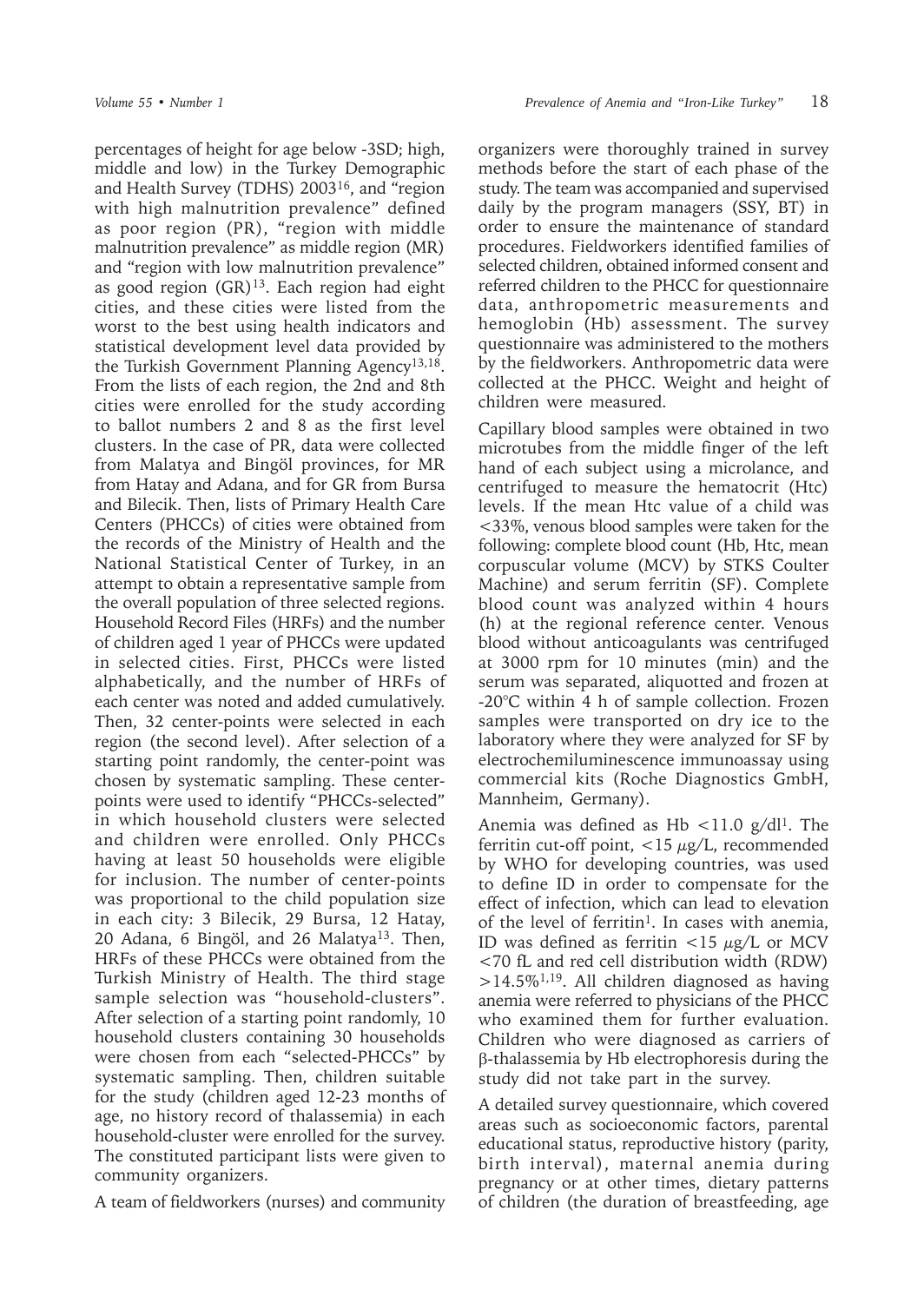of starting complementary feeding, starting age of introduction of cow's milk, and amount of cow's milk consumed daily), and history of β-thalassemia in the family, was developed from a review of the literature concerning risk factors for IDA and from expert opinion. The data on IS was based on the mothers' self-reported use. The use of three stages for recording IS use, that is, tick box data (yes or no for IS use), textual data (listing all types of medications), and the amount of boxes of iron medications used increases the likelihood that different sources of IS will be captured by the questionnaire.

The questionnaire was pretested, revised, and then pretested again from May 2006 to June 2006 in two PHCCs in Ankara that serve as a resident continuity clinic and Hacettepe University İhsan Doğramacı Children's Hospital. During pretesting, parents completed the questionnaire after giving informed consent, and then the principal investigator interviewed them to assess the clarity and quality of each item. The questionnaire took an average of 18 min to complete. The comments of the parents resulted in minor changes in the questionnaire.

This study was reviewed and approved by the Ethical Committee of the Turkish Ministry of Health. Written informed consent was obtained from caretakers for each individual participant before enrolment.

Statistical analyses were performed with the Statistical Package for the Social Sciences (SPSS Inc., version 10.0, Chicago, IL, USA). Four age categories were used: 12 to  $\lt 15$  months, 15 to <18, 18 to <21, and 21-24 months of age. Z scores of weight for age, weight for height, height for age, and body mass index (BMI) for age (WAZ, WHZ, HAZ and BAZ) were calculated from the WHO Multicenter Growth Reference Study20.

Data were presented as mean, SD or n  $(\%)$ or 95% confidence interval (CI). Statistical significance level was set at a  $p$  value <0.05. To identify the predictors of anemia, we performed multiple logistic regression analysis. Of the measured indicators of anemia, only parameters with p value <0.20 and adequate available data in univariate analysis were considered in the modeling. Furthermore, independent variables that are correlated with each other were eliminated. To involve supplementation characteristics and prevent duplicate parameters, only "recommendation of IS by health providers" and "starting age for IS" were taken into analysis among the types and duration of supplementation.

# **Results**

A total of 2339 children were present in selected HRF clusters. During the study period, 144 (6.2%) had found to change residency to places outside the project area, 148 children and their parents (6.3%) could not be found at home after repeated attempts, and 2 (0.1%) had died before the survey period. During the eligibility screening process, it was found that 330 children (14.1%) did not meet the inclusion criteria (outside the age range, chronic illness, thalassemia, febrile illness for the last 24 hours, hospitalized during survey period, low birthweight, preterm, multiple pregnancy). Of all, 101 parents (4.3%) refused to participate in the survey. Fieldworkers could not take blood samples from 25 children (1.1%). Finally, 1589 surveys were enrolled and served as the focus of this analysis. The participation rate was 67.9% (69.1% in GR, 65.5% in MR, 69.0% in PR). No statistically significant differences were noted between enrollees and those who were missed or refused to participate with respect to age and gender. The mean (95% CI) age of children surveyed was 17.8 (17.7, 18.0) months, and 52.8% were males.

Coverage of Iron-like Turkey Project: In the survey, 72.4% (n=1150) of the parents claimed that their physician had recommended IS. Most parents (66.5%, n=765) had received IS from the physician or nurse of the PHCC. Others had obtained the iron from a pharmacy with prescription of hospital physicians. Overall, parents of 1093 children (68.8%) had given IS to their children. Of those not giving IS, 46 parents said they had forgotten to give the drugs, 8 fathers had not wanted their children to take drugs and thought it was unnecessary, and 6 mothers stated that the iron bottle had broken. Of those giving supplementation, most of the children (n=840, 76.9%) had received supplementation daily; however, less than half of the children had complied with supplementation appropriately (suitable starting age for supplementation 54.2% (n=592); sufficient boxes 38.0% (n=415); desired daily dosage 38.1% (n=416)).

Side effects: 72.3% (n=790) of parents said their children experienced side effects after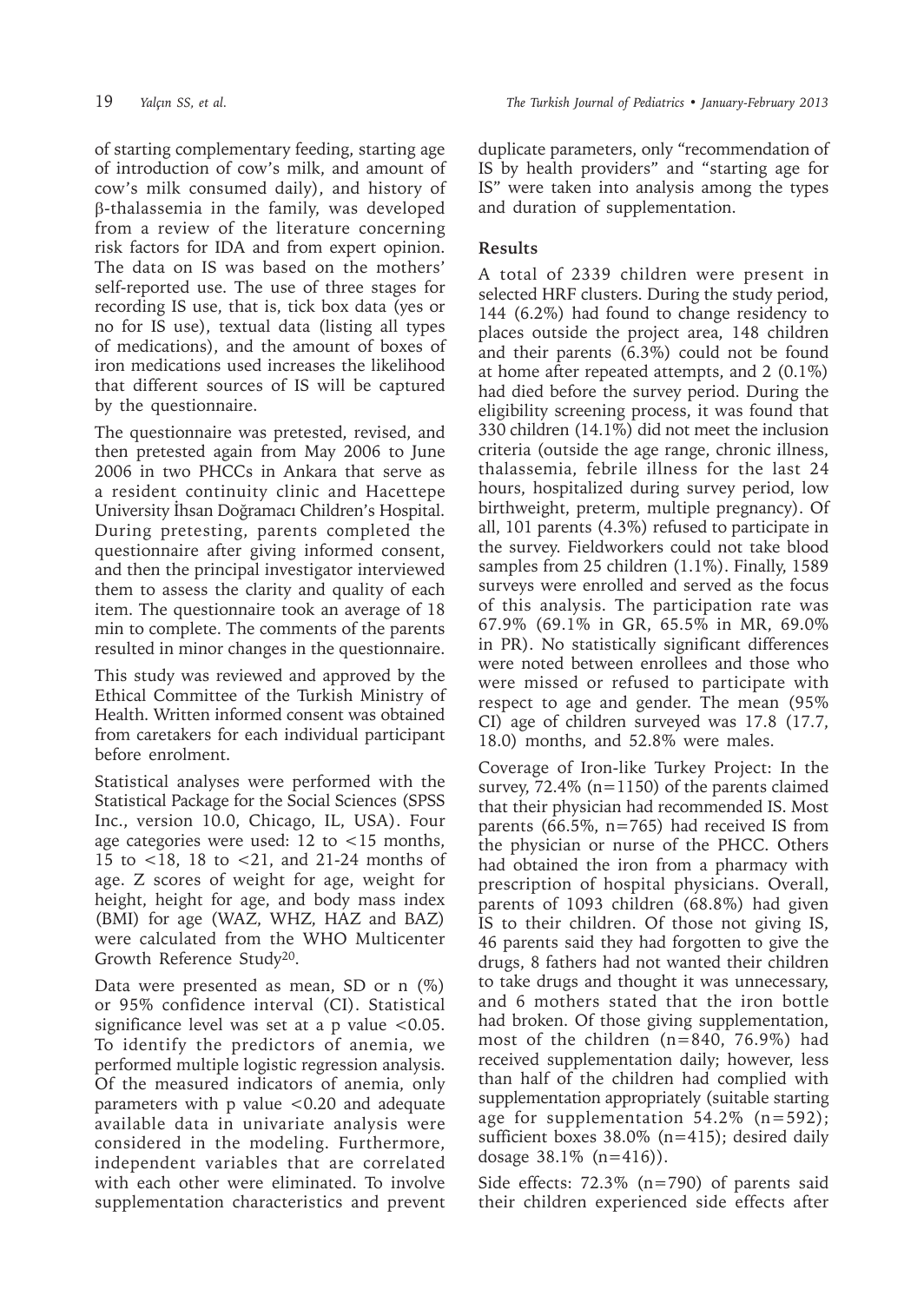taking the drug. The side effects experienced by the majority were mild, such as constipation  $(n=161)$ , diarrhea (n=159), vomiting (n=141), tooth discoloration (n=228), changes in stool color ( $n=472$ ), irritability ( $n=142$ ), and unpleasant taste (n=410).

Anemia prevalence: The mean serum Htc value was 35.3% (SD=2.5, 95% CI=[35.3, 35.6]). Overall, 154 children (16.8%) had mean Htc value ≤33%, and blood analysis for complete blood count (CBC) and ferritin were done (Fig. 1). Of the children with further analysis, 116 had Hb <11 g/dl, MCV <70 fl and RDW  $\geq$ 14.5 and were accepted as "anemic cases". The remaining 1473 children were accepted as "non-anemic cases". As a result, the overall prevalence of anemia was 7.3% and that of mild (Hb: 10-10.9 mg/dl), moderate (Hb: 9.0- 9.9  $g/dl$ ), and severe anemia (Hb <9.0  $g/dl$ ) was 5.2%, 1.8% and 0.3%, respectively.

A regional pre-marriage screening program was implemented in MR due to the high prevalence of thalassemia. The questionnaire revealed that parents of 419 (26.4% of all groups and 89.5% of MR) children had admitted to a premarriage screening program for thalassemia carrier and 36 parents (26 mothers, 10 fathers) had thalassemia trait. Only 3 children of 36 parents had anemia (Hb <11 g/dl, MCV <70 fL, RDW  $>14.5\%$ ), and SF levels of these children were  $\langle 10 \mu g/L$ .

Factors associated with occurrence rate of anemia: The comparison among the regions revealed that the prevalence of anemia was slightly higher for MR and GR compared to PR. However, these differences were not statistically significant (p=0.166, Table I).

The prevalence of anemia among the age group between 12-14.9 months was significantly higher than among the age groups 18-20.9 and



Fig. 1. Follow-up scheme of the survey.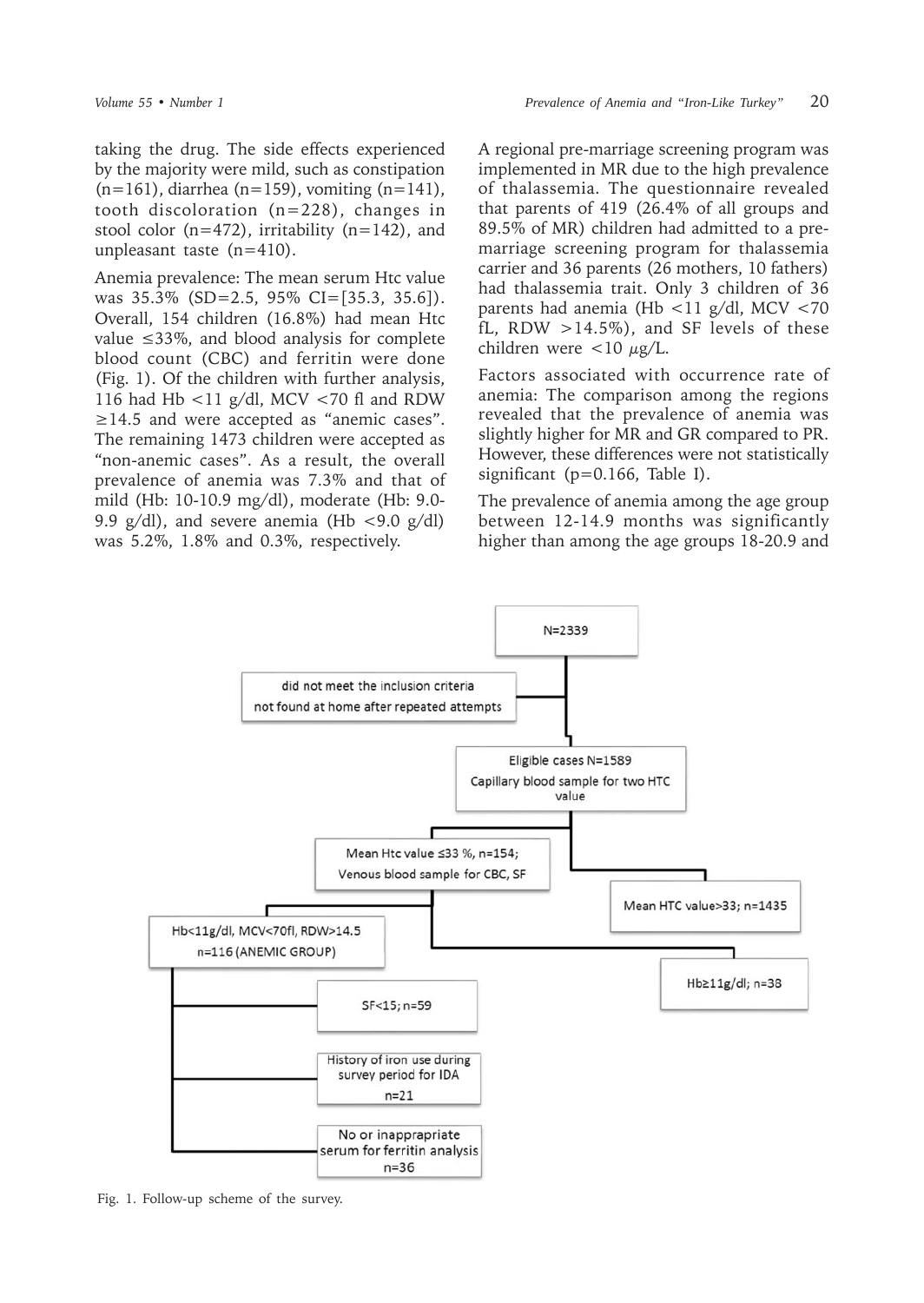|                           |                                          |           |                | Cases with anemia |               | 95%                    |  |
|---------------------------|------------------------------------------|-----------|----------------|-------------------|---------------|------------------------|--|
|                           |                                          | ${\bf N}$ | $\mathbf n$    | $\%$              | Odds<br>Ratio | Confidence<br>Interval |  |
| Overall                   |                                          | 1589      | 116            | 7.30              |               |                        |  |
| Region                    | PR                                       | 513       | 29             | 5.65              | $\mathbf{1}$  |                        |  |
|                           | <b>MR</b>                                | 468       | 41             | 8.76              | 1.60          | 0.98, 2.62             |  |
|                           | GR                                       | 608       | 46             | 7.57              | 1.37          | 0.85, 2.21             |  |
| Infantile age, months*    | < 15                                     | 408       | 43             | 10.54             | $\mathbf{1}$  |                        |  |
|                           | 15-17.9                                  | 432       | 30             | 6.94              | 0.63          | 0.39, 1.03             |  |
|                           | 18-20.9                                  | 364       | 23             | 6.32              | 0.57          | 0.34, 0.97             |  |
|                           | $21 - 24$                                | 385       | 20             | 5.19              | 0.47          | 0.27, 0.81             |  |
| Gender                    | Female                                   | 750       | 48             | 6.40              | $\mathbf{1}$  |                        |  |
|                           | Male                                     | 839       | 68             | 8.10              | 1.29          | 0.88, 1.89             |  |
| Delivery type             | Vaginal                                  | 997       | 74             | 7.42              | $\mathbf{1}$  |                        |  |
|                           | Cesarean section                         | 577       | 41             | 7.11              | 0.95          | 0.64, 1.42             |  |
| Parity                    | $\mathbf{1}$                             | 606       | 38             | 6.27              | $\mathbf{1}$  |                        |  |
|                           | $2 - 3$                                  | 787       | 58             | 7.37              | 1.19          | 0.78, 1.82             |  |
|                           | $\geq 4$                                 | 188       | 18             | 9.57              | 1.58          | 0.88, 2.85             |  |
| Birth interval*           | $<$ 2 years <sup>&amp;</sup>             | 153       | 18             | 11.76             | 1.82          | 1.07, 3.10             |  |
|                           | $\geq$ 2 years or the first<br>pregnancy | 1421      | 97             | 6.83              | 1             |                        |  |
| Family type               | Nuclear                                  | 1230      | 87             | 7.07              | 1             |                        |  |
|                           | Extended                                 | 359       | 29             | 8.08              | 1.16          | 0.75, 1.79             |  |
| Number of household       | $<$ 6                                    | 1208      | 76             | 6.29              | $\mathbf{1}$  |                        |  |
| members**                 | $\geq 6$                                 | 381       | 40             | 10.50             | 1.75          | 1.17, 2.61             |  |
| Children $<$ 5 years in   | 1                                        | 1038      | 72             | 6.94              | 1             |                        |  |
| the household             | $\geq$ 2                                 | 551       | 44             | 7.99              | 1.16          | 0.79, 1.72             |  |
| Maternal age, years       | $<$ 25                                   | 454       | 35             | 7.71              | $\mathbf{1}$  |                        |  |
|                           | $25 - 29$                                | 537       | 38             | 7.08              | 0.91          | 0.57, 1.47             |  |
|                           | 30-35                                    | 391       | 28             | 7.16              | 0.92          | 0.55, 1.55             |  |
|                           | $\geq$ 35                                | 199       | 14             | 7.04              | 0.91          | 0.48, 1.72             |  |
| Maternal education        | < 8                                      | 1057      | 85             | 8.04              | 1             |                        |  |
| level, years              | $\geq 8$                                 | 532       | 31             | 5.83              | 0.71          | 0.46, 1.08             |  |
| Maternal occupation**     | Employed                                 | 129       | $\overline{2}$ | 1.55              | $\mathbf{1}$  |                        |  |
|                           | Housewife                                | 1416      | 109            | 7.70              | 5.30          | 1.29, 21.70            |  |
| Paternal education        | < 8                                      | 83        | 5              | 6.02              | 0.80          | 0.32, 2.02             |  |
| level, years              | $\geq 8$                                 | 1495      | 111            | 7.42              | 1             |                        |  |
| Parental<br>consanguinity | Yes                                      | 319       | 31             | 9.72              | 1.49          | 0.97, 2.29             |  |
|                           | No                                       | 1260      | 85             | 6.75              | 1             |                        |  |

**Table I.** Prevalence of Anemia among Children Aged 12-23 Months by Some Infant and Maternal Characteristics

Values are presented as N (total number of children), n (anemic children), % (percentages of anemic children; row percentage).

PR: Region with high malnutrition prevalence. MR: Region with middle malnutrition prevalence. GR: Region with low malnutrition prevalence.

\*p<0.05, \*\*p<0.01.

&: for women with previous children; calculated by taking the difference between the enrolled child and the previous child.

21-24 months, in descending order ( $p= 0.024$ , Table I). Regarding gender distribution, boys were found to be more anemic (8.1% vs 6.4%; p=0.192) than girls. However, this difference was not statistically significant.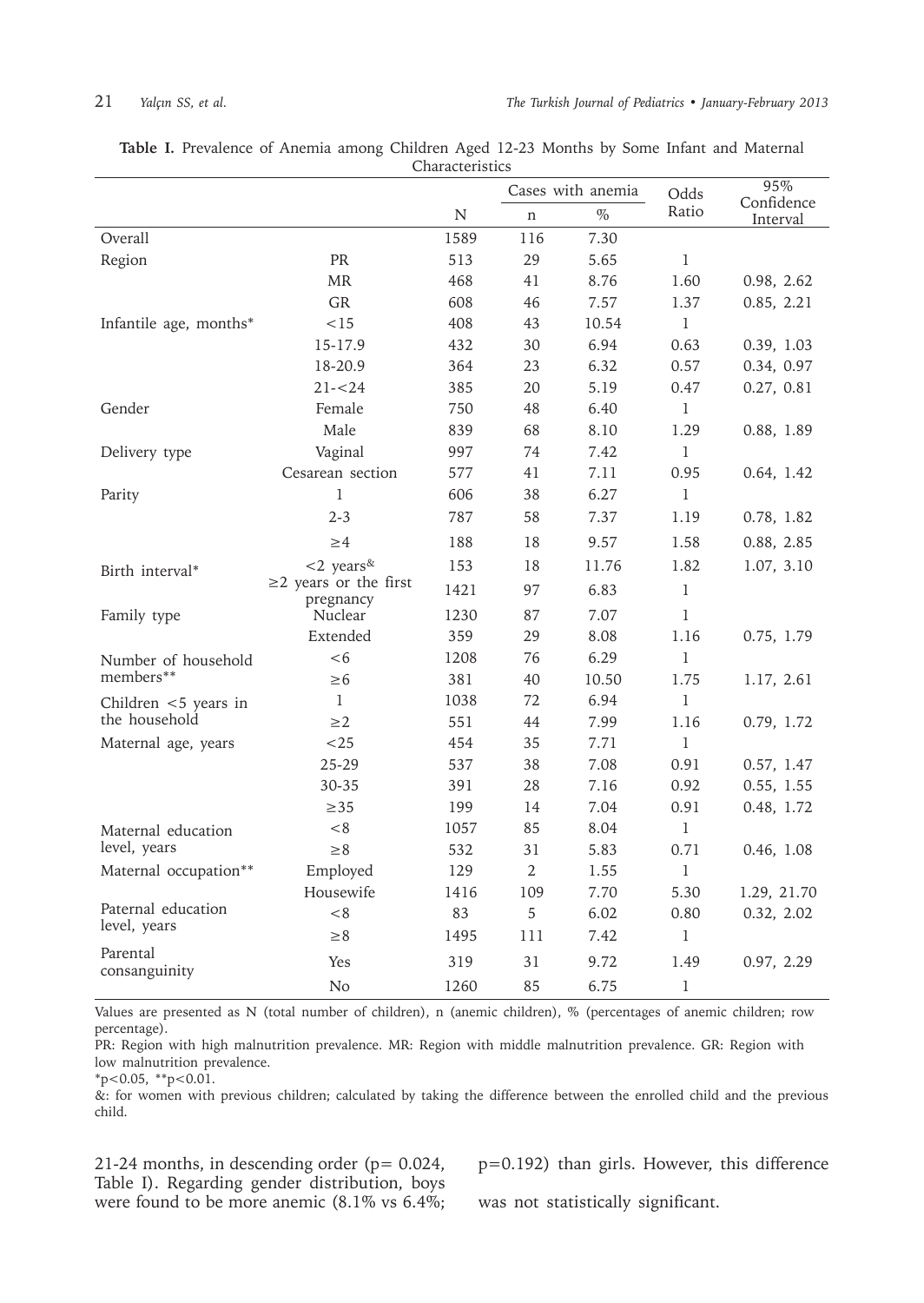|                                     |                           |      | Cases with anemia |       |            | 95%                    |
|-------------------------------------|---------------------------|------|-------------------|-------|------------|------------------------|
|                                     |                           | N    | $\mathsf{n}$      | $\%$  | Odds Ratio | Confidence<br>Interval |
| IS during pregnancy                 | $Present(+)$              | 1085 | 75                | 6.91  | 0.84       | 0.56, 1.25             |
|                                     | $\text{Absent}(-)$        | 504  | 41                | 8.13  | 1          |                        |
| Maternal history of                 | $Present(+)$              | 855  | 73                | 8.54  | 1.49       | 1.00, 2.21             |
| $IDA*$                              | $\text{Absent}(\text{-})$ | 694  | 41                | 5.91  | 1          |                        |
| IS in mothers with                  | $Present(+)$              | 742  | 57                | 7.68  | 0.50       | 0.28, 0.91             |
| a history of IDA*                   | $\text{Absent}(-)$        | 113  | 16                | 14.16 | 1          |                        |
| IS in mothers<br>without history of | $Present(+)$              | 332  | 17                | 5.12  | 0.76       | 0.40, 1.44             |
| <b>IDA</b>                          | $\text{Absent}(-)$        | 362  | 24                | 6.63  | 1          |                        |
| Starting time for IS                | No iron usage             | 504  | 41                | 8.13  | 1          |                        |
|                                     | Trimester 1               | 389  | 23                | 5.91  | 0.71       | 0.42, 1.20             |
|                                     | Trimester 2               | 405  | 31                | 7.65  | 0.94       | 0.58, 1.52             |
|                                     | Trimester 3               | 193  | 16                | 8.29  | 1.02       | 0.56, 1.87             |
| Duration of                         | No iron usage             | 504  | 41                | 8.13  | 1          |                        |
| maternal IS, month                  | $<$ 2                     | 176  | 17                | 9.66  | 1.21       | 0.67, 2.19             |
|                                     | 2-4.99                    | 358  | 22                | 6.15  | 0.74       | 0.43, 1.27             |
|                                     | $\geq 5$                  | 444  | 30                | 6.76  | 0.82       | 0.50, 1.34             |

**Table II**. Prevalence of Anemia among Children Aged 12-23 Months by Maternal Anemia and IS

Values are presented as N (total number of children), n (anemic children), % (percentages of anemic children; row percentage).

IS: Iron supplementation. IDA: Iron deficiency anemia. \*p<0.05, \*\*p<0.01.

The prevalence of anemia was significantly higher among those having birth spacing of <2 years than of those having a longer period or being the first pregnancy (11.8% vs. 6.8%, respectively; p=0.026, Table I).

Maternal education ( $\geq$ 8 years vs. <8 years) showed weak statistical evidence as a risk factor for anemia (p=0.109). Occupational status of the mother was a variable with the highest effect for anemic infant: 1.6% for infants with working mothers, 7.7% for infants with housewife mothers. Delivery type of the enrolled infant, maternal age, paternal education, family type, and the number of children under the age of 5 years in the household were not found to be significantly associated with anemia (Table I). However, the risk of anemia was 1.75 times higher in families with ≥6 household members than that in smaller families.

As shown in Table II, 1085 mothers were on IS during pregnancy, and maternal anemia was detected in 855 mothers during their lifetime. The percentage of anemic infants with anemic mothers was significantly higher than that of anemic infants with nonanemic mothers  $(8.5\% \text{ vs. } 5.9\%$ , respectively;  $p=0.049$ ). For the infants with no history of maternal

anemia, the prevalences of infant anemia did not change with maternal IS. However, the rate of occurrence of infantile anemia was found to be significantly less in anemic mothers who received IS than that in anemic mothers who did not (7.7% vs. 14.2%, respectively; p=0.022). Starting time and duration of maternal IS had no significant effect on the prevalence of infant anemia.

For infants whose physician had recommended IS ( $n=1150$ ), the prevalence of ID was 7.1%. Among these 1150 children, the prevalence of ID was 6.8% in children who received IS, and it was 14.0% in children who did not (p=0.038, Table III). Infants who received IS earlier (4.0-5.9 months of age) had the lowest prevalence of anemia (4.9%, p=0.020). The prevalence of anemia was significantly lower among infants taking recommended boxes for IS, 4.6%, as compared with infants taking no IS, 14.0% (p=0.031). The type of iron preparation (last pharmaceutical form), daily dosage given and the frequency of IS in a week did not significantly affect the occurrence of anemia.

In infants whose breastfeeding was discontinued before 6 months of age, the risk of anemia was significantly higher than in those with later discontinuation (10.5% for  $<6$  months, 5.6%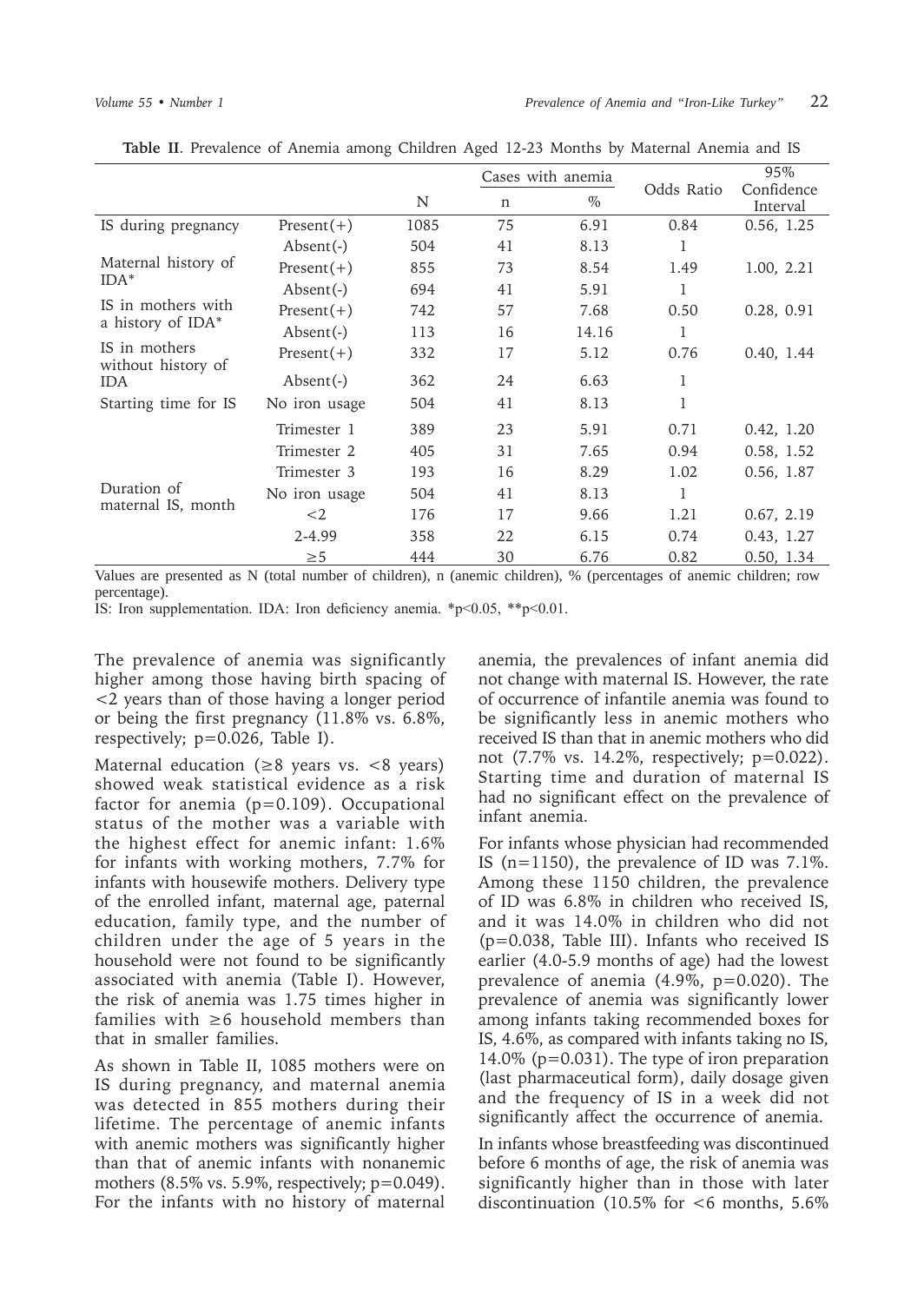|                                                         |                | Anemia |    |       | Odds         | 95%                    |
|---------------------------------------------------------|----------------|--------|----|-------|--------------|------------------------|
|                                                         |                | N      | N  | $\%$  | Ratio        | Confidence<br>Interval |
| IS recommended by health                                | Yes            | 1150   | 82 | 7.13  | 0.91         | 0.60, 1.38             |
| providers                                               | No             | 439    | 34 | 7.74  | 1            |                        |
| Mother gave infant IS as                                | Yes            | 1093   | 74 | 6.77  | 0.45         | 0.20, 0.97             |
| recommended*                                            | N <sub>o</sub> | 57     | 8  | 14.04 | 1            |                        |
| Starting age for IS, months*                            | $4 - 5.9$      | 592    | 29 | 4.90  | 1            |                        |
|                                                         | $6 - 8.9$      | 289    | 26 | 9.00  | 1.92         | 1.11, 3.32             |
|                                                         | $9 - 12$       | 164    | 16 | 9.76  | 2.10         | 1.11, 3.97             |
| Duration of iron in infants<br>whose doctor had advised | $\Omega$       | 57     | 8  | 14.04 | 1            |                        |
| IS, months                                              | $0.1 - 0.9$    | 62     | 7  | 11.29 | 0.78         | 0.26, 2.31             |
|                                                         | $1 - 1.9$      | 273    | 15 | 5.49  | 0.36         | 0.14, 0.89             |
|                                                         | $2 - 3.9$      | 310    | 18 | 5.81  | 0.38         | 0.16, 0.92             |
|                                                         | $\geq 4$       | 421    | 30 | 7.13  | 0.47         | 0.20, 1.08             |
| Frequency of IS, times per<br>week                      | $\Omega$       | 57     | 8  | 14.04 | 1            |                        |
|                                                         | $1-2$          | 38     | 3  | 7.89  | 0.53         | 0.13, 2.12             |
|                                                         | $3 - 5$        | 120    | 5  | 4.17  | 0.27         | 0.08, 0.86             |
|                                                         | $6 - 7$        | 840    | 59 | 7.02  | 0.46         | 0.21, 1.02             |
| Total dosage given,<br>elementary iron mg/day           | $\Omega$       | 57     | 8  | 14.04 | $\mathbf{1}$ |                        |
|                                                         | ${<}7$         | 285    | 19 | 6.67  | 0.44         | 0.18, 1.06             |
|                                                         | $8 - 12$       | 416    | 26 | 6.25  | 0.41         | 0.18, 0.95             |
|                                                         | $\geq$ 12      | 285    | 24 | 8.42  | 0.56         | 0.24, 1.33             |
| Total boxes used*                                       | $\Omega$       | 57     | 8  | 14.04 | 1            |                        |
|                                                         | Low $<$ 2      | 294    | 24 | 8.16  | 0.54         | 0.23, 1.28             |
|                                                         | Recommended    | 415    | 19 | 4.58  | 0.29         | 0.12, 0.71             |
|                                                         | High > 5       | 185    | 16 | 8.65  | 0.58         | 0.23, 1.44             |
| Type of iron preparation<br>(last pharmaceutical form)  | $Fe^{++}$      | 620    | 46 | 7.42  | 1.18         | 0.70, 1.98             |
|                                                         | $Fe^{+++}$     | 361    | 23 | 6.37  | 1            |                        |

**Table III.** Effect of Infantile IS on Prevalence of Anemia among Children Aged 12-23 Months

Values are presented as N (total number of children), n (anemic children), % (percentages of anemic children; row percentage). IS: Iron supplementation.

 $*p<0.05$ ,  $*p<0.01$ .

for 6-11.9 months, 6.9% for  $\geq$ 12 months; p<0.050, Table IV). Both the starting age and the amount of daily cow's milk consumption were associated with an increased prevalence of anemia. As the starting age for the consumption of cow's milk was delayed, the risk of anemia declined (8.6% for infants <12 months and 4.7% for infants  $\geq 12$  months; p=0.042). Early (the first age to start cow's milk <12 months) or heavy cow's milk consumption  $(\geq 500 \text{ ml/day})$  increased the occurrence rate of anemia significantly more than in late-start and less cow's milk consumption (8.5% vs. 5.8%, respectively; p=0.036).

The prevalences of wasting (<-2 WHZ), underweight  $(<-2$  WAZ), and stunting (<-2)HAZ) were 1.5%, 0.9%, and 10.9% based on WHO standards, respectively. BAZ was <-2 z score in 1.7% of children. Anemic infants had lower WAZ than non-anemic ones (0.32±0.90 vs.  $0.55 \pm 1.06$ , respectively, p=0.025, Table V). Similarly, WAZ was negatively correlated with Htc value ( $r = -0.057$ ,  $p = 0.025$ ). The presence of anemia had no significant effect on the other anthropometric measurements (Table V).

Medical history revealed that presurvey Hb analyses were performed for 30% of the children enrolled. The highest rate for anemia (13.3%) was found in infants with a history of anemia and the lowest prevalence (5.2%) was found in infants with prior normal blood analysis (p<0.001, Table IV). Presence of any hospitalization regardless of the cause during lifetime of children had no effect on the occurrence of anemia.

As seen in Table VI, multiple logistic regression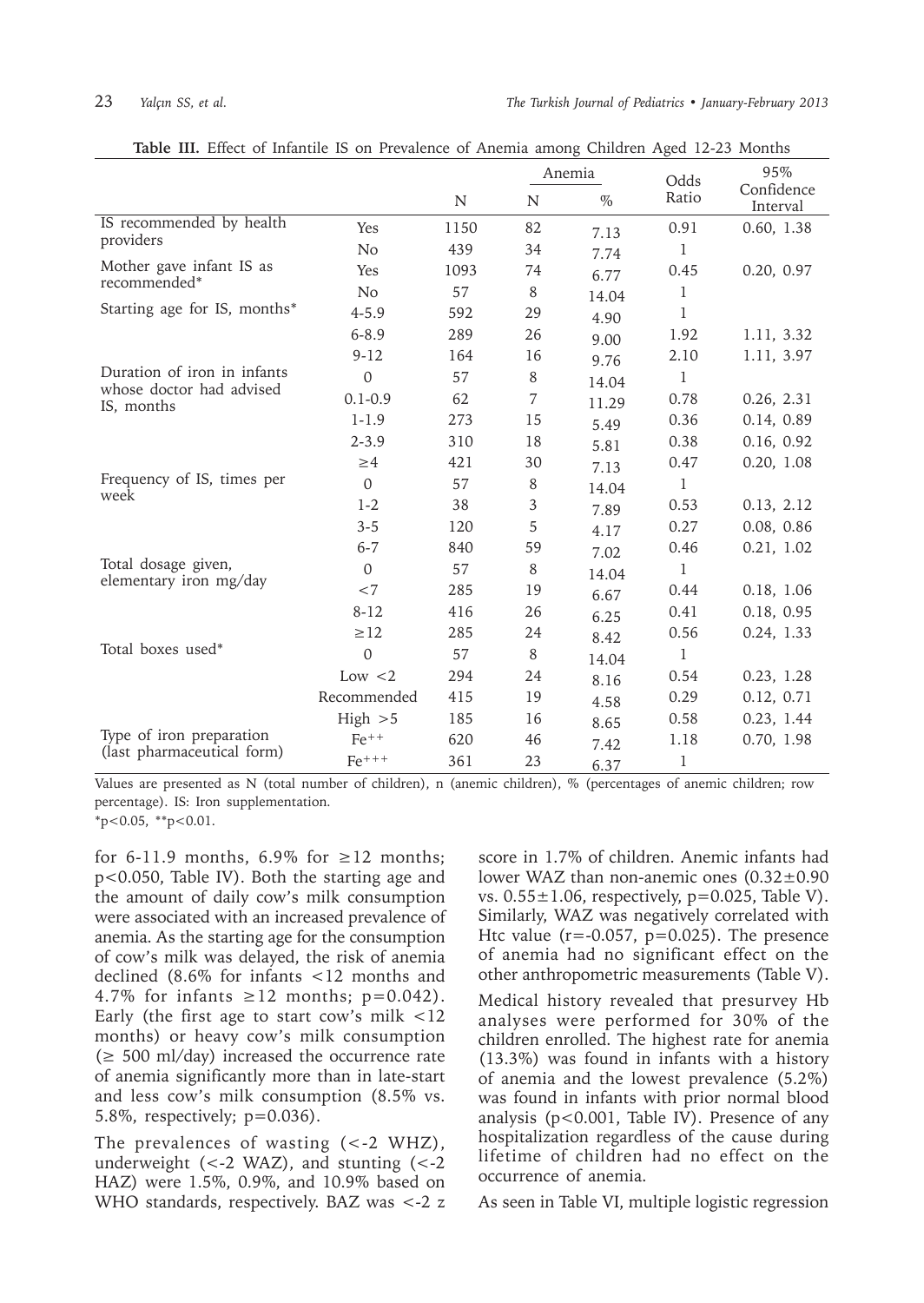|                                                      |                |      |    | Anemia | Odds         | 95%                    |  |
|------------------------------------------------------|----------------|------|----|--------|--------------|------------------------|--|
|                                                      |                | N    | N  | $\%$   | Ratio        | Confidence<br>Interval |  |
| Presence of breastfeeding                            | Present        | 596  | 45 | 7.55   | 1.06         | 0.72, 1.56             |  |
| during study period                                  | Absent         | 990  | 71 | 7.17   | $\mathbf{1}$ |                        |  |
| Duration of breastfeeding,<br>month*                 | <6             | 306  | 32 | 10.46  | 1            |                        |  |
|                                                      | 6-11.99        | 303  | 17 | 5.61   | 0.51         | 0.28, 0.94             |  |
|                                                      | $\geq$ 12+     | 973  | 67 | 6.89   | 0.63         | 0.41, 0.99             |  |
| Starting age for cow's milk<br>consumption, month*   | <12            | 791  | 68 | 8.60   | 1            |                        |  |
|                                                      | $\geq$ 12      | 426  | 20 | 4.69   | 0.52         | 0.31, 0.87             |  |
|                                                      | No consumption | 327  | 23 | 7.03   | 0.80         | 0.49, 1.31             |  |
| Daily cow's milk<br>consumption                      | $\geq$ 500 ml  | 128  | 14 | 10.94  | $\mathbf{1}$ |                        |  |
|                                                      | 200-499 ml     | 541  | 45 | 8.32   | 0.74         | 0.39, 1.39             |  |
|                                                      | $<$ 200 $ml$   | 549  | 30 | 5.46   | 0.47         | 0.24, 0.92             |  |
|                                                      | No consumption | 327  | 23 | 7.03   | 0.62         | 0.31, 1.24             |  |
| Cow's milk consumption;<br>starting age $<$ 12 mo or | N <sub>o</sub> | 731  | 42 | 5.75   | $\mathbf{1}$ |                        |  |
| amount $\geq 500$ ml <sup>*</sup>                    | <b>Yes</b>     | 834  | 71 | 8.51   | 1.53         | 1.03, 2.27             |  |
| Previous history of                                  | Anemia         | 300  | 40 | 13.33  | 1            |                        |  |
| blood count analysis and                             | Normal         | 174  | 9  | 5.17   | 0.35         | 0.17, 0.75             |  |
| anemia***                                            | No analysis    | 1115 | 67 | 6.01   | 0.42         | 0.27, 0.63             |  |
| Previous history of                                  | Yes            | 419  | 31 | 7.40   | 1.02         | 0.67, 1.56             |  |
| hospitalization for infant                           | N <sub>o</sub> | 1170 | 85 | 7.26   | 1            |                        |  |

|  |  | Table IV. Prevalence of Anemia by Dietary Habits and Health Status of Children Aged 12-23 Months |  |  |  |  |  |  |  |  |  |  |  |  |  |
|--|--|--------------------------------------------------------------------------------------------------|--|--|--|--|--|--|--|--|--|--|--|--|--|
|--|--|--------------------------------------------------------------------------------------------------|--|--|--|--|--|--|--|--|--|--|--|--|--|

Values are presented as N (total number of children), n (anemic children), % (percentages of anemic children; row percentage).

 $*p<0.05$ ,  $*p<0.01$ ,  $**p<0.001$ .

**Table V.** Z Scores of Anthropometric Measurements of Children according to Presence of Anemia among Children Aged 12-23 Months

|                                     | Anemic toddlers<br>$(n=112)$ |                       | $(n=1440)$ | Non-anemic toddlers   |                    | 95%<br>Confidence |  |
|-------------------------------------|------------------------------|-----------------------|------------|-----------------------|--------------------|-------------------|--|
|                                     | Mean                         | Standard<br>deviation | Mean       | Standard<br>deviation | Mean<br>difference | Interval          |  |
| Weight for height, z score          | 0.61                         | 1.27                  | 0.83       | 1.27                  | $-0.23$            | $-0.48, 0.02$     |  |
| Height for age, z score             | $-0.21$                      | 1.48                  | $-0.12$    | 1.64                  | $-0.09$            | $-0.41, 0.23$     |  |
| Weight for age, z score*            | 0.32                         | 0.90                  | 0.55       | 1.06                  | $-0.23$            | $-0.43, -0.03$    |  |
| Body mass index for age,<br>z score | 0.68                         | 1.45                  | 0.90       | 1.39                  | $-0.22$            | $-0.49, 0.06$     |  |

 $*p<0.05$ .

analysis (method=enter) indicated significantly lower prevalence for anemia in children aged 18-20.9 months and 21-23.9 months compared to those aged 12-14.9 months (odds ratio [OR]=0.50 [95%CI 0.28, 0.91] and 0.44 [95%CI 0.24, 0.81], respectively); in children who were breastfed ≥6 months compared with those breastfed  $<$  6 months (OR=0.56 [95%CI 0.35, 0.91]); and in children with presence of maternal IS during the gestational period compared with those with absence of maternal IS (OR=0.60 [95%CI 0.36, 1.00]).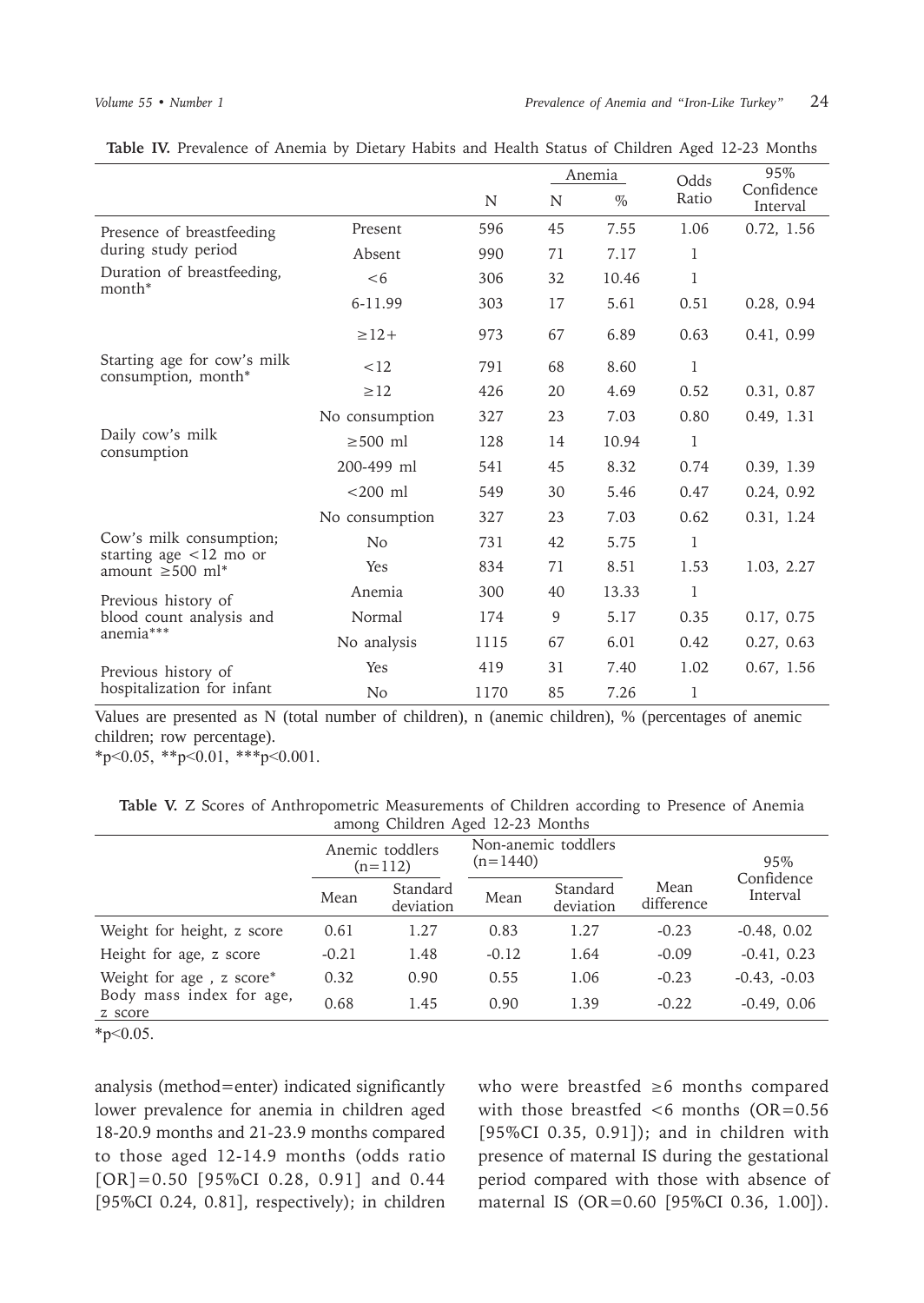| ပ                                                                   |               |                            |         |
|---------------------------------------------------------------------|---------------|----------------------------|---------|
|                                                                     | Odds<br>Ratio | 95% Confidence<br>Interval | Sig.    |
| Region                                                              |               |                            | 0.074   |
| GR vs. PR                                                           | 1.80          | 1.02, 3.16                 | 0.041   |
| MR vs. PR                                                           | 1.86          | 1.04, 3.34                 | 0.037   |
| Infant's age, months*                                               |               |                            | 0.027   |
| $15-17.9$ vs. $< 15.0$                                              | 0.70          | 0.41, 1.18                 | 0.176   |
| $18-20.9$ vs. $\lt 15.0$                                            | 0.50          | 0.28, 0.91                 | 0.024   |
| $21-23.9$ vs. $\lt 15.0$                                            | 0.44          | 0.24, 0.81                 | 0.008   |
| Sex [male vs. female]                                               | 1.30          | 0.86, 1.98                 | 0.215   |
| Recommendation of iron by health providers [yes vs. no]             | 2.31          | 0.94, 5.68                 | 0.067   |
| Starting age for infant's IS, months*                               |               |                            | 0.042   |
| 6-8.9 vs. 4-5.9                                                     | 1.70          | 0.95, 3.05                 | 0.074   |
| $≥9$ vs. 4-5.9                                                      | 2.05          | 1.06, 3.97                 | 0.032   |
| No supplementation vs. 4-5.9                                        | 2.74          | 1.13, 6.66                 | 0.026   |
| Duration of breastfeeding, months $[\geq 6$ vs. $\lt 6]^*$          | 0.56          | 0.35, 0.91                 | 0.019   |
| Use of bovine milk $[≥500$ ml or <12 months of age vs. others]      | 1.24          | 0.80, 1.92                 | 0.341   |
| Maternal schooling, years $[≥8$ vs. <8]                             | 0.85          | 0.52, 1.37                 | 0.497   |
| Maternal occupation [housewife vs. employed]                        | 3.75          | 0.88, 15.90                | 0.073   |
| History of maternal anemia [present vs. absent]**                   | 1.93          | 1.18, 3.14                 | 0.008   |
| Maternal IS during pregnancy [present vs. absent]*                  | 0.60          | 0.36, 1.00                 | 0.048   |
| Birth interval [<24 months vs. first pregnancy or $\geq$ 24 months] | 1.38          | 0.75, 2.53                 | 0.299   |
| Number of household members $[≥6$ vs. <6] <sup>**</sup>             | 2.18          | 1.36, 3.48                 | 0.001   |
| Constant                                                            | 0.01          |                            | < 0.001 |

**Table VI.** Infantile and Maternal Factors Affecting Infant Anemia according to Multiple Logistic Regression (Enter) Analysis among Children Aged 12-23 Months

IS: Iron supplementation. PR: Region with high malnutrition prevalence. MR: Region with middle malnutrition prevalence. GR: Region with low malnutrition prevalence. \*p<0.05, \*\*p<0.01.

However, this multiple logistic regression analysis (method=enter) revealed significantly higher prevalence of anemia in children who had taken IS at 9 months of age or no IS compared with those who had taken IS at 4-5.9 months of age (OR=2.05 [95% CI 1.06, 3.97] and OR=2.74 [95%CI 1.13, 6.66]; respectively); in children with history of known maternal anemia compared with those without anemia (OR=1.93 [95%CI 1.18, 3.14]); and in children who came from households with ≥6 members compared with those with <6 members (OR=2.18 [95%CI 1.36, 3.48]).

### **Discussion**

In this survey, prevalence of anemia was 7.3% in healthy children (no history of preterm, low birthweight or chronic illness) between 1 and 2 years of age. The prevalence of ID has been reported to be 9–34% and that of IDA 3–8% in Europe3,7,21-24. The prevalence of IDA in previous hospital-based, local and regional data

in Turkey was between 21-35%13,14. This study is the first of a large sample of infants from three of 12 regions in Turkey with different nutritional status and health indicators $14$ . The low prevalence of anemia observed among children resident in these three regions of Turkey suggests that the previous Iron-like Turkey Project had a substantial effect on prevention of IDA. Magoni et al.25 reported reduction of anemia prevalence by more than 50%, from 30.1% to 18.8%, after the IS project in Sumu'a, Dhaharieh and Ramadin. Unfortunately, we had no nation wide data regarding previous anemia prevalence. As a limitation of the survey, we had no control group or area due to ethical considerations. However, subanalyses of the infants revealed that infants who received supplementation in appropriate boxes had anemia at a rate around three times lower than the infants who did not receive it. Indeed, the relatively lower prevalence of anemia in PR might be attributed to high coverage of IS in infants. As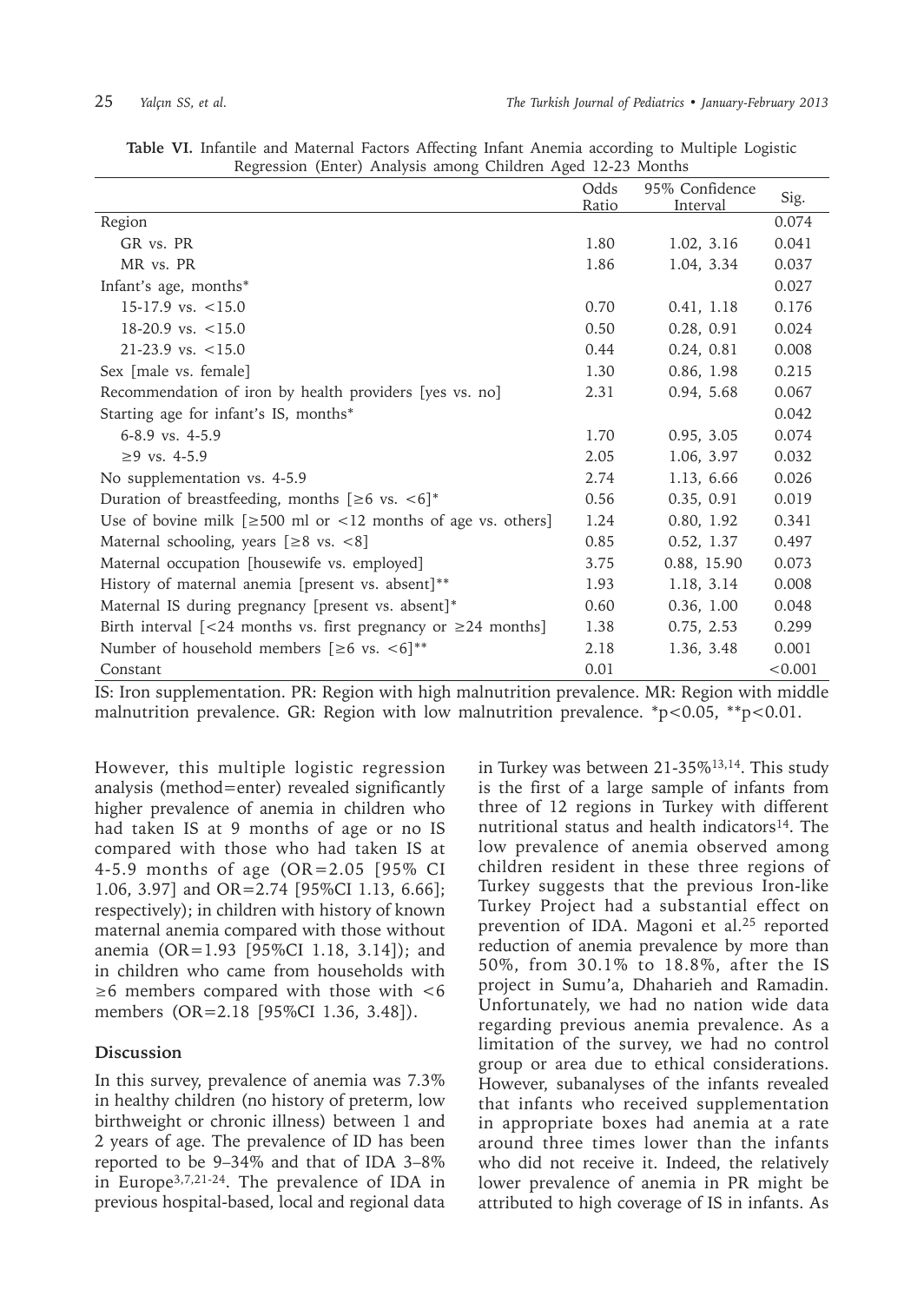a limitation of the present study, SF levels were measured only in cases with anemia; therefore, the prevalence of ID could not be known.

The prevalence of anemia varies across countries, depending on a variety of sociodemographic and dietary factors, individual predispositions, health promotion activities, and the definition of anemia3,15,19,21-29. Prematurity, age, sex, ethnicity, growth rate, household socioeconomic status, maternal education levels, and intake of cow's milk and iron-fortified food products have been associated with iron status. One of the most common causes of anemia in infants is prematurity<sup>1</sup>. In the selected sample of the present survey, preterm, low birthweight and twin infants were detected in 8.9%, 7.3% and 2.7%, respectively. Because of the differences in supplementation guidelines and management<sup>1,10,11</sup>, they (15.5%) were not taken into the survey. In the present study, the risks for anemia in multivariate analysis were found to be being younger (12-14.9 months of age), living in a crowded house (perhaps due to low socioeconomic status), late initiation of IS ( $\geq 6$ months of age), breastfeeding  $<6$  months, presence of maternal anemia, and absence of maternal IS during lactation period.

With respect to gender as a risk factor, the literature is also contradictory15,26,28,29. Domellöf et al.<sup>26</sup> reported that at 9 months, boys were at a 10-fold higher risk to present IDA. In our previous study, male infants at 5-7 months of age had a 2.8-fold higher risk to have Hb value <9.5 g/dl. Hadler et al.<sup>28</sup> confirmed that male gender was a risk factor for anemia. However, Hassan et al.<sup>29</sup> detected no significant difference between genders in the age group from 6-11.9 months. In the present study, we obtained non-significant sex differences in the age group from 12-23 months in univariate analysis, which disappeared in multiple logistic regression analysis. This might be due to differences in growth rates by gender and age groups<sup>15</sup>.

Similar to Hadler et al.<sup>28</sup>, we detected that an employed mother reduced the risk of anemia among infants in univariate analysis, which might indicate a better access to socioeconomic, health, or nutrition status. However, there was a non-significant employment difference in the prevalence of anemia in multivariate analysis. This might be due to the limited number of employed mothers.

The present study showed that the use of cow's milk at an earlier age and larger amounts increased the risk of anemia in univariate analysis. Infants have reduced gastric capacity, and therefore need diets with high iron density<sup>9</sup>. Cow's milk has low content and absorption of iron30. Also, greater consumption of cow's milk may lead to a reduction of dietary total iron intake by replacing other possible sources of  $iron<sup>9,21,27</sup>$ . In multivariate analysis, this effect disappeared. IS might eliminate the negative effect of faulty nutritional habits.

The iron requirement of pregnant women is at least twice as much as that of nonpregnant women<sup>31</sup>. However, the majority of the women in the developing world and even in developed countries do not meet iron requirements during pregnancy, which means they are likely to become anemic or iron-deficient to some degree<sup>1,2,7,10</sup>. In mothers with severe ID, there is little immediate effect on the newborn, but infant iron storages may be depleted at a very early stage<sup>2,10,32,33</sup>. In addition, the iron-deficient mother's breast-milk has a low amount of iron34. Thus, infants born to anemic mothers are more prone to develop anemia than infants born to mothers with a satisfactory iron balance. In previous studies, infants born to anemic mothers were found to be more anemic than infants born to nonanemic mothers $35$ . Indeed, in the present study, the prevalence of anemia in infants born to mothers with a lifetime history of anemia is significantly higher than in infants born to nonanemic mothers. Meyerovitch et al.36 also reported that there was an obvious correlation between the maternal Hb value measured right before delivery and the frequency of anemia in their offspring. As seen in the present study, IS in infants born to anemic mothers decreases the risk of developing anemia. Therefore, maternal IS should be encouraged to prevent infant anemia.

We had a limited number of malnourished infants. This might be due to the exclusion of preterm, low birthweight infants and infants with chronic illness. Anemic infants had lower WAZ than non-anemic ones. However, there was no significant difference in anemia prevalence among regions, which were taken according to malnutrition status of NUTS regions: 5.7% in PR, 8.8% in MR and 7.6% in GR. This might be due to differences in coverage of IS (68.1% in GR, 65.2% in MR, 72.9% in PR, p=0.03).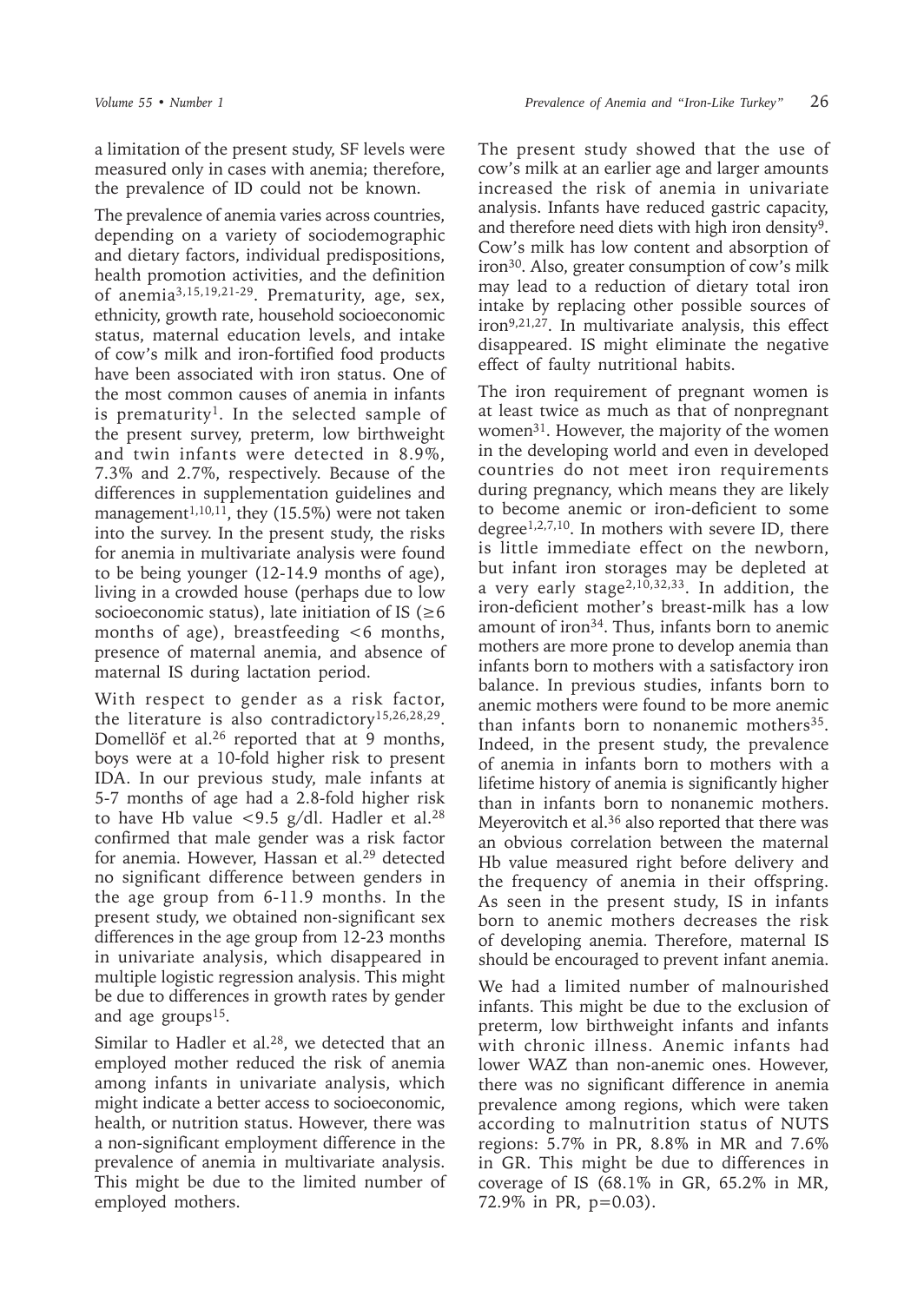In the present study, IS starting earlier, from 4-5 months of age decreases the prevalence of anemia at 12-23 months of age. There is evidence that some infants are born with diminished iron stores<sup>33,34,37</sup>. Such infants could exhaust their iron endowment and become iron-deficient before 6 months of age. Indeed, Yang et al.<sup>37</sup> reported that the percentages of infants with ID at 6 months among 404 fully breastfed infants with a birthweight >2500 g were 6% in Sweden, 17% in Mexico, 13- 25% in Honduras, and 12-37% in Ghana, and the percentages with IDA were 2% in Sweden, 4% in Mexico, 5-11% in Honduras, and 8-16% in Ghana. In Denmark, on the other hand, Michaelsen et al.<sup>22</sup> detected no ID with or without anemia at 6 months of age. However, children who had anemia during the infancy period generally had anemia during the survey period, even if treatment was given previously. Supplementation is an easy way of preventing the occurrence of IDA and complications<sup>1,4,5</sup>. Therefore, IS should be started early, when infants are 4 months of age, before the development of IDA.

Some memory biases might be seen in the daily amount and the weekly frequency of supplement use. The number of medication boxes could be checked easily. Interestingly, the number of boxes which the mother said her child had taken shows a significant effect in the occurrence of anemia in the present study. Compliance to supplementation could be followed easily by the number of boxes used. As a limitation of anemia surveys, previous diagnosis of anemia and therapy might affect the results. Some infants might have anemia previously; however, mothers might give less than needed.

The presence of IDA among term healthy young infants is likely linked to an insufficient iron supply at birth as a result of maternal iron depletion, worsened by poor iron content of weaning foods. The absence of affordable (cheap for poor families) iron-rich complementary food in developing countries and limited intake of iron-rich complementary food by infants at 6-9 months of age might also contribute to the occurrence of anemia.

This survey suggests that IS during pregnancy, IS initiation in infants by 4 months of age, effective counseling and education of mothers on supplementation, following compliance by number of boxes used support of breastfeeding,

and effective training of health care personnel are effective strategies for the prevention of anemia in the community. The Iron-like Turkey Project has five major components: (a) advocacy, (b) support for effective training, (c) support for effective counseling, (d) messages and materials and a program for public education, and (e) free supplementation of iron medication to infants aged 4-12 months of age<sup>13</sup>. Given the high coverage rate of supplementation use in this project (68.8%) and the low prevalence of anemia (7.3%), the Iron-like Turkey Project appears to achieve its goal. As with other intervention programs, sustainability is the key to supplementation. Further studies should be done to evaluate the changes in the prevalence of anemia.

# **Acknowledgements:**

Sources of funding: The cost was supported partially by the ADEKA, Abdi İbrahim, Santa Farma.

We are grateful to the infants and their mothers for their willingness to participate in the study. We are indebted to the thousands of health workers and doctors of primary health care centers whose dedication and effort made this project possible and to the Advisory Board of the Iron-like Turkey Program of the Turkish Ministry of Health, without whose encouragement and support this project could never have been undertaken.

## **REFERENCES**

- 1. United Nations Children's Fund, United Nations University, World Health Organization. Iron Deficiency Anaemia Assessment, Prevention and Control. A guide for programme managers, 2001. (WHO/NHD/01.3).
- 2. Sanghvi TG, Harvey PW, Wainwright E. Maternal iron-folic acid supplementation programs: evidence of impact and implementation. Food Nutr Bull 2010; 31(Suppl): S100-107.
- 3. Stoltzfus RJ. Iron deficiency: global prevalence and consequences. Food Nutr Bull 2003; 24(Suppl): S99- 103.
- 4. Lozoff B. Iron deficiency and child development. Food Nutr Bull 2007; 28(Suppl): S560-571.
- 5. Yalçın S. Effects of iron deficiency on development and behaviour. In: Coskun T (ed). Iron: Absorption, Metabolism and Deficiency. Ankara: Danone Institute Turkey Association, Pelin Ofset, Tipo Matbaacılık Sanayi Ticaret Ltd. Şti.; 2010: 37-47.
- 6. Kumar V, Choudhry VP. Iron deficiency and infection. Indian J Pediatr 2010; 77: 789-793.
- 7. de Benoist B, McLean E, Egli I, Cogswell M. Worldwide